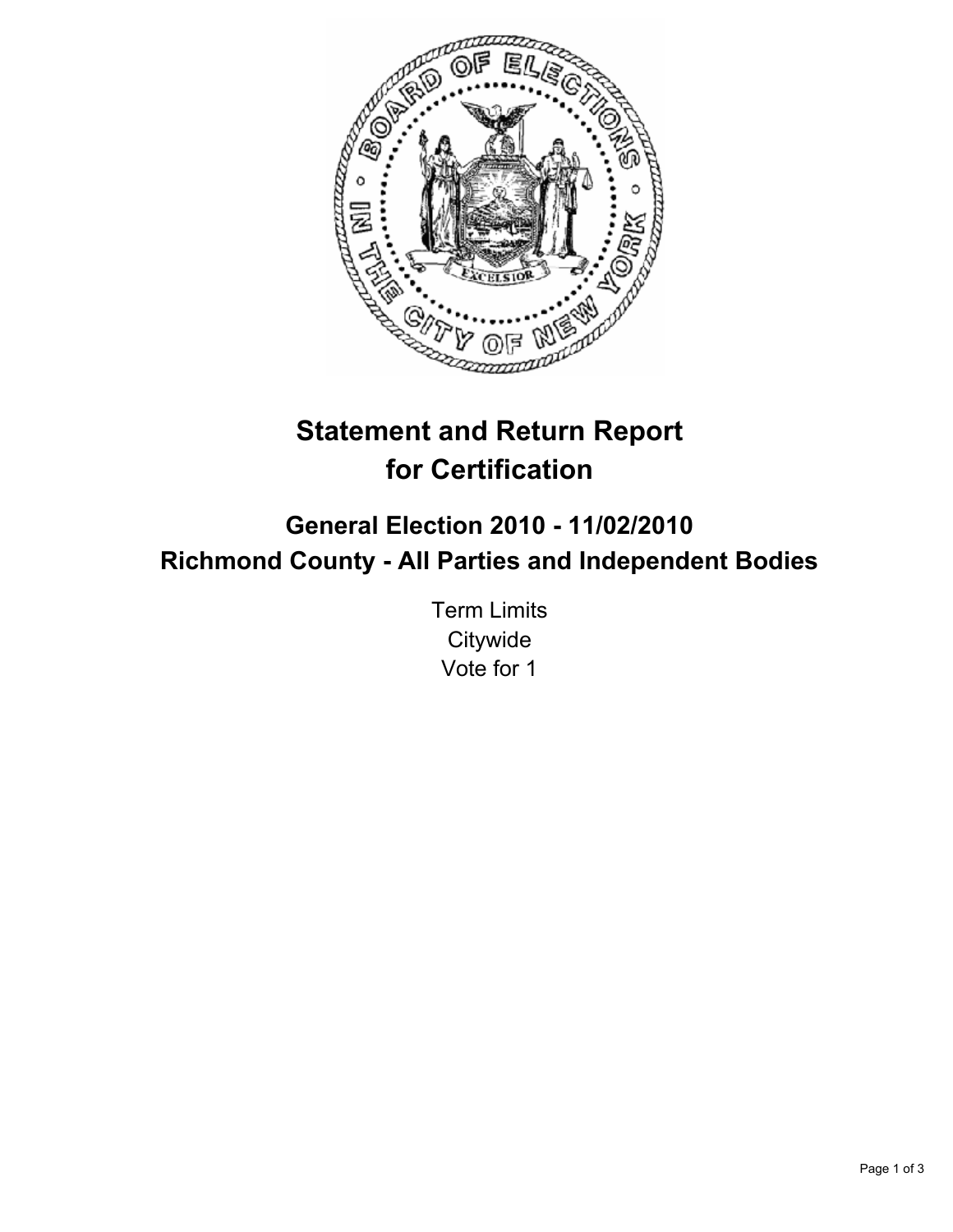

## **Assembly District 60**

| <b>PUBLIC COUNTER</b> | 16,620 |
|-----------------------|--------|
| <b>EMERGENCY</b>      | 0      |
| ABSENTEE/MILITARY     | 647    |
| <b>AFFIDAVIT</b>      | 161    |
| <b>Total Ballots</b>  | 17,466 |
| <b>YES</b>            | 10,736 |
| <b>NO</b>             | 3,203  |
| <b>Total Votes</b>    | 13,939 |
| Unrecorded            | 3,527  |

## **Assembly District 61**

| PUBLIC COUNTER       | 24,889 |
|----------------------|--------|
| <b>EMERGENCY</b>     | 0      |
| ABSENTEE/MILITARY    | 890    |
| <b>AFFIDAVIT</b>     | 354    |
| <b>Total Ballots</b> | 26,195 |
| <b>YES</b>           | 15,791 |
| <b>NO</b>            | 5,305  |
| <b>Total Votes</b>   | 21,096 |
| Unrecorded           | 5.099  |

#### **Assembly District 62**

| PUBLIC COUNTER       | 29,387 |
|----------------------|--------|
| <b>EMERGENCY</b>     |        |
| ABSENTEE/MILITARY    | 843    |
| <b>AFFIDAVIT</b>     | 222    |
| <b>Total Ballots</b> | 30,488 |
| <b>YES</b>           | 20,020 |
| <b>NO</b>            | 5,726  |
| <b>Total Votes</b>   | 25,746 |
| Unrecorded           | 4.742  |

### **Assembly District 63**

| PUBLIC COUNTER       | 24,048 |
|----------------------|--------|
| <b>EMERGENCY</b>     | 0      |
| ABSENTEE/MILITARY    | 849    |
| AFFIDAVIT            | 253    |
| <b>Total Ballots</b> | 25,219 |
| <b>YES</b>           | 15,569 |
| <b>NO</b>            | 4,869  |
| <b>Total Votes</b>   | 20,438 |
| Unrecorded           | 4,781  |